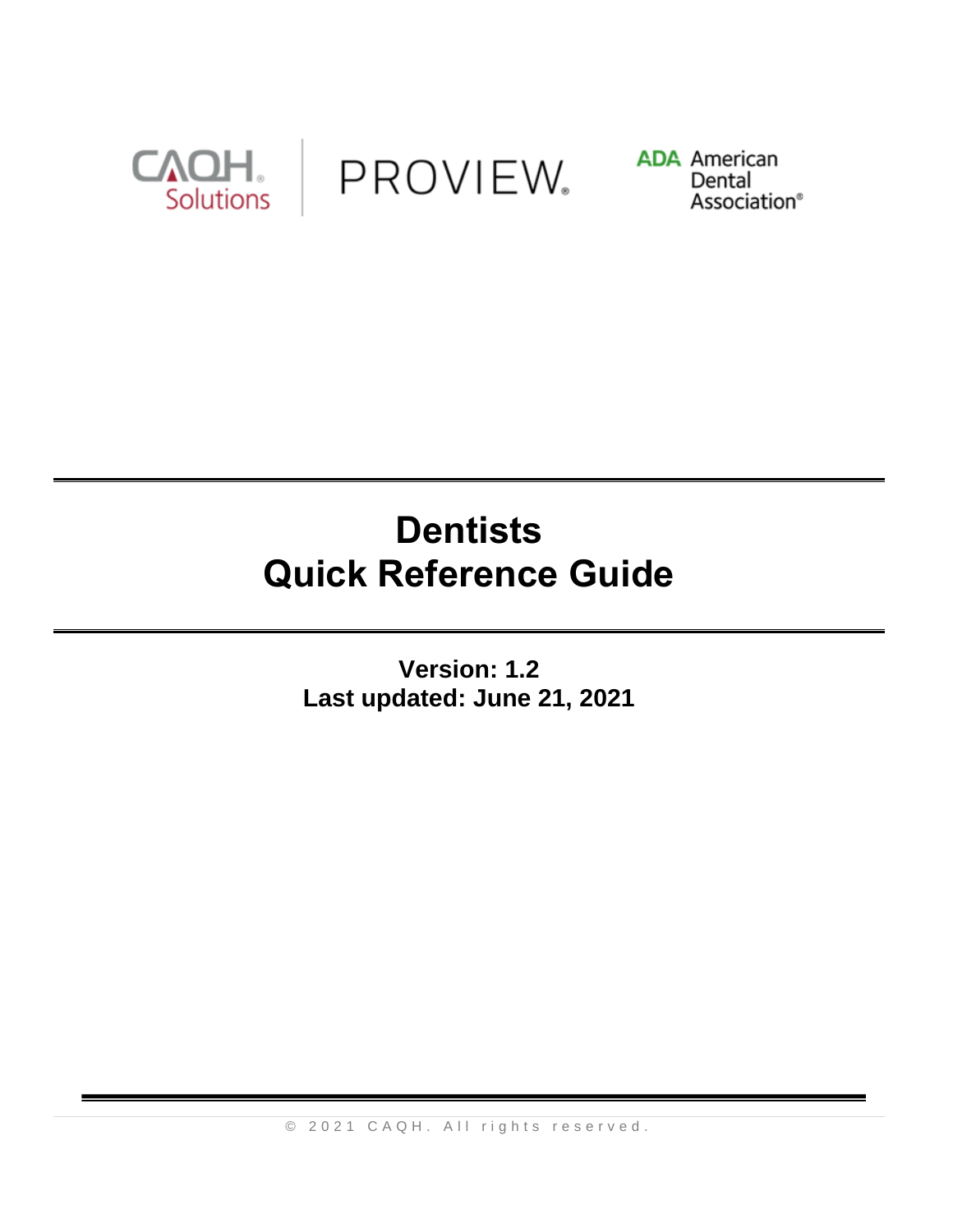The American Dental Association (ADA) and CAQH are working together to make it easier for dentists to enter and share their professional and practice data with dental plans and other healthcare organizations by utilizing CAQH ProView®. Dentists can enter their professional and practice information one time and submit it to the participating dental plans and organizations of their choice, reducing the administrative burden of the credentialing process. This data can also be used to update provider directories and other business needs.

This new service works by allowing any US Licensed Dentist to access their CAQH ProView profile by first logging into their My ADA profile on **[ADA.org/godigital](https://ebusiness.ada.org/login/loginCAQH.aspx?PO3ORGAPICODE=CAQHPRW89798928&utm_source=adaorg&utm_medium=vanityurl-godigital)**. After logging into My ADA, and accepting the terms and conditions, dentists will be redirected to the CAQH ProView Welcome Page. There, they may see certain prepopulated information from the ADA - or the information they attested to previously - making it easier and quicker for dentists to complete and attest to their CAQH ProView profile.

Following are the steps that all U.S. licensed dentists must follow to complete their CAQH ProView profile:

1. All U.S. licensed dentists, including ADA members and non-members alike, should begin at the ADA online portal in order to access CAQH ProView. Visit **[ADA.org/godigital](https://ebusiness.ada.org/login/loginCAQH.aspx?PO3ORGAPICODE=CAQHPRW89798928&utm_source=adaorg&utm_medium=vanityurl-godigital)** to login. Enter your nine-digit ADA number as your User ID. A self-service password reset feature is also available. If you need help retrieving your ADA number or resetting your ADA password, please contact the ADA Member Service Center at 800-621-8099 or [msc@ada.org](mailto:msc@ada.org) (Monday – Friday 7:00 AM – 6:30 PM Central Time).

Once you enter your ADA User ID and Password, and click the **Log In** button, you will be directed to navigate to your My ADA Account.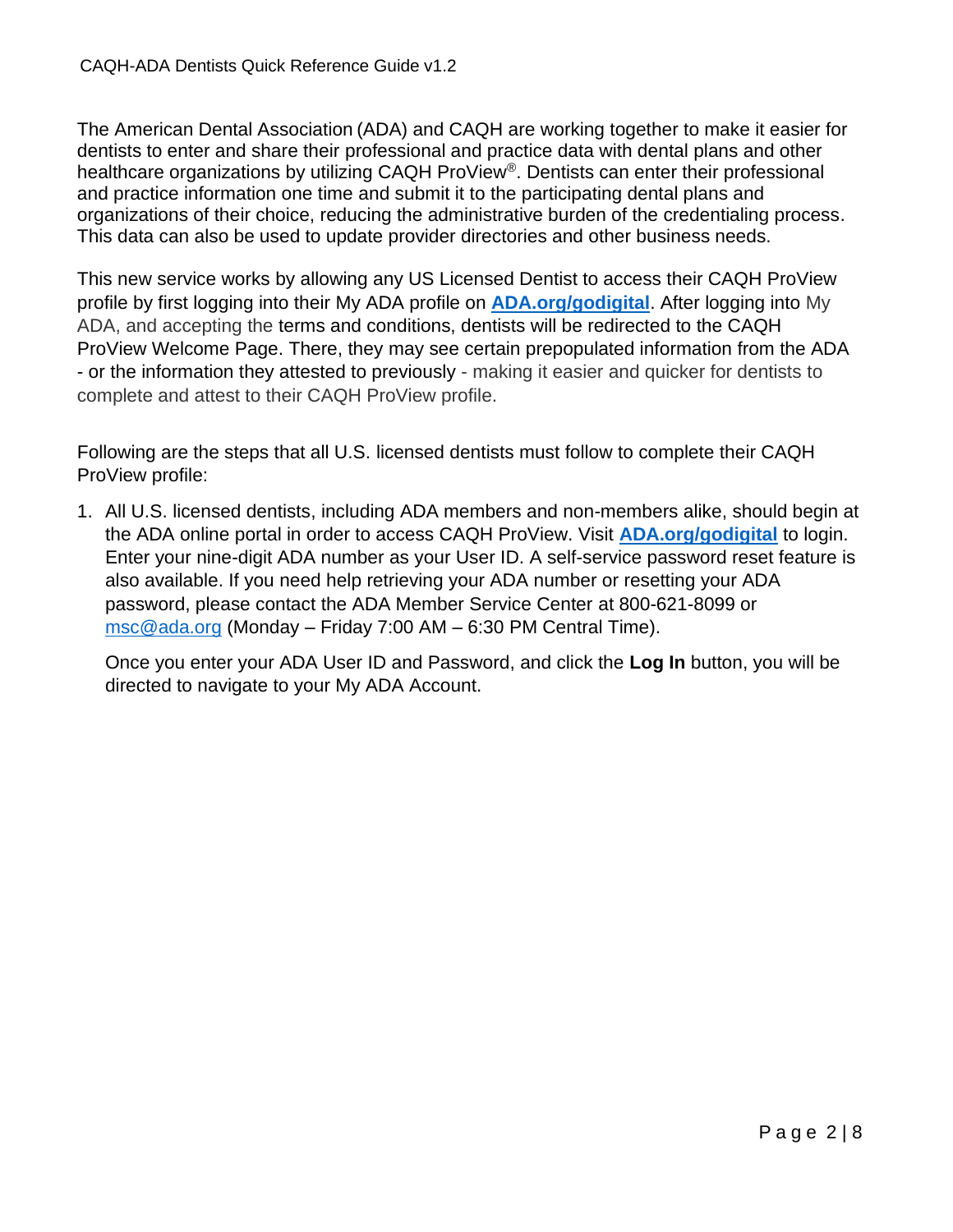#### CAQH-ADA Dentists Quick Reference Guide v1.2

| <b>ADA American</b><br>Dental<br>Association <sup>®</sup>                                                                                                                                                                                                                                                                                                                                            | TAOH.<br>Solutions | PROVIEW.               |
|------------------------------------------------------------------------------------------------------------------------------------------------------------------------------------------------------------------------------------------------------------------------------------------------------------------------------------------------------------------------------------------------------|--------------------|------------------------|
|                                                                                                                                                                                                                                                                                                                                                                                                      |                    |                        |
| Welcome! The ADA has teamed up with trusted healthcare technology<br>provider CAQH to make it easier for all U.S. licensed dentists (members<br>and nonmembers) to submit your professional and practice credentials to<br>any payer in the CAQH network. Applicable information from your dentist<br>profile will be combined with CAQH data to move you through the<br>attestation process faster. |                    |                        |
| For more information, read the FAQ at ADA.org/credentialing.                                                                                                                                                                                                                                                                                                                                         |                    |                        |
| Login                                                                                                                                                                                                                                                                                                                                                                                                |                    |                        |
|                                                                                                                                                                                                                                                                                                                                                                                                      |                    |                        |
| The page you have requested requires user authentication.                                                                                                                                                                                                                                                                                                                                            |                    |                        |
| Most U.S. dentists and dental students, regardless of membership status,<br>have an ADA number, which functions as your User ID.                                                                                                                                                                                                                                                                     |                    |                        |
| Please follow the prompts below to log in.                                                                                                                                                                                                                                                                                                                                                           |                    |                        |
| User ID/ADA Number                                                                                                                                                                                                                                                                                                                                                                                   |                    | <b>Forgot User ID</b>  |
|                                                                                                                                                                                                                                                                                                                                                                                                      |                    |                        |
| Password<br>(case sensitive)                                                                                                                                                                                                                                                                                                                                                                         |                    | <b>Forgot Password</b> |
|                                                                                                                                                                                                                                                                                                                                                                                                      |                    |                        |
| All ADA passwords must be at least eight characters long and contain at least one<br>uppercase letter, lowercase letter and number.                                                                                                                                                                                                                                                                  |                    |                        |
| Log In                                                                                                                                                                                                                                                                                                                                                                                               | Remember me        |                        |

Please note that located near the bottom of the ADA login page, there is an option for nondentists to create an ADA account. *This is not an option to gain access to the ADA*  credentialing service or to submit credentials on behalf of a dentist. Access to the ADA credentialing service is limited to dentists and currently enrolled dental students only. The dentist must be logged in to their own ADA account in order to access the ADA credentialing service.

2. If you attempt to self-register in CAQH ProView, the Sign In page will request that you "Register on ADA." If you try to create a new CAQH ProView account, the system will prompt you with an error message: *"Since you are a dentist, please sign-in to register via*  **[ADA.org/godigital](https://ebusiness.ada.org/login/loginCAQH.aspx?PO3ORGAPICODE=CAQHPRW89798928&utm_source=adaorg&utm_medium=vanityurl-godigital)** *and follow instructions to submit your CAQH ProView application."* 

In those cases, use the links provided within CAQH ProView to navigate to the ADA website.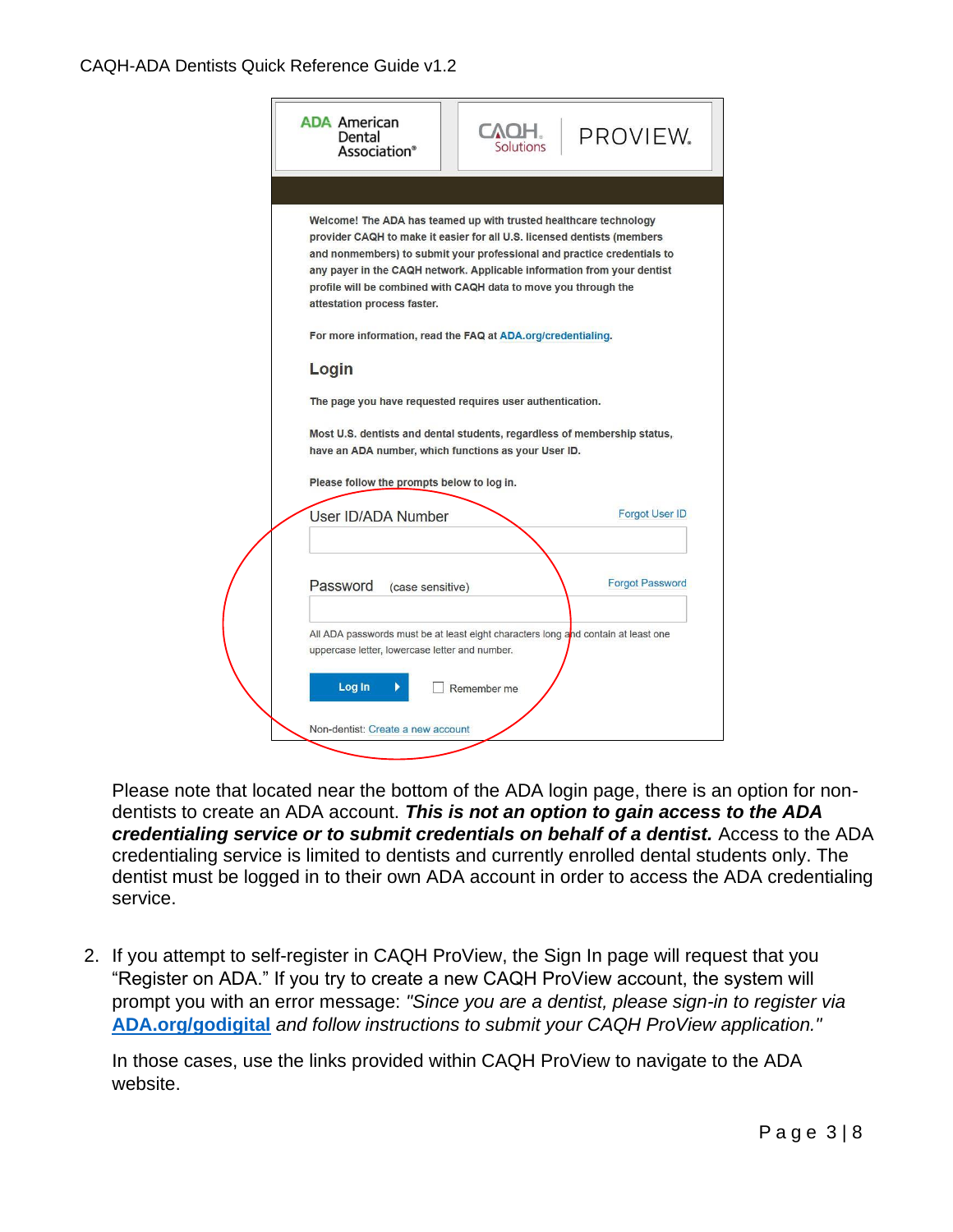

|                                                                                               |                                                                                        | <b>Create a ProView Account</b>                                                                                  |                                                                                                                  |  |  |
|-----------------------------------------------------------------------------------------------|----------------------------------------------------------------------------------------|------------------------------------------------------------------------------------------------------------------|------------------------------------------------------------------------------------------------------------------|--|--|
|                                                                                               |                                                                                        | If you have a CAQH provider ID, click here.                                                                      |                                                                                                                  |  |  |
|                                                                                               |                                                                                        | If you are a dentist, click here to sign-in or register via www.ada.org.                                         |                                                                                                                  |  |  |
| Please fill in the fields below to continue registration or to confirm your CAQH provider ID. |                                                                                        |                                                                                                                  |                                                                                                                  |  |  |
|                                                                                               | Please complete all of the following fields:                                           |                                                                                                                  |                                                                                                                  |  |  |
|                                                                                               | tool on the <b>NUCC Website</b> to find your specialty and the corresponding Grouping. | unable to determine your NUCC Grouping; if you cannot identify your NUCC Grouping, please use the On-line Lookup | The National Uniform Claim Committee (NUCC) maintains the industry-recognized Health Care Taxonomy code. CAQH is |  |  |
| * NUCC Grouping                                                                               |                                                                                        |                                                                                                                  |                                                                                                                  |  |  |
| (Please Select)                                                                               | $\hat{\cdot}$                                                                          |                                                                                                                  |                                                                                                                  |  |  |
| <b>Provider Type</b>                                                                          |                                                                                        |                                                                                                                  |                                                                                                                  |  |  |
| (Please Select)                                                                               | $\hat{\cdot}$                                                                          |                                                                                                                  |                                                                                                                  |  |  |
|                                                                                               |                                                                                        |                                                                                                                  |                                                                                                                  |  |  |
| * First Name                                                                                  | <b>Middle Name</b>                                                                     | $^*$ Last Name                                                                                                   | <b>Suffix</b>                                                                                                    |  |  |
|                                                                                               |                                                                                        |                                                                                                                  |                                                                                                                  |  |  |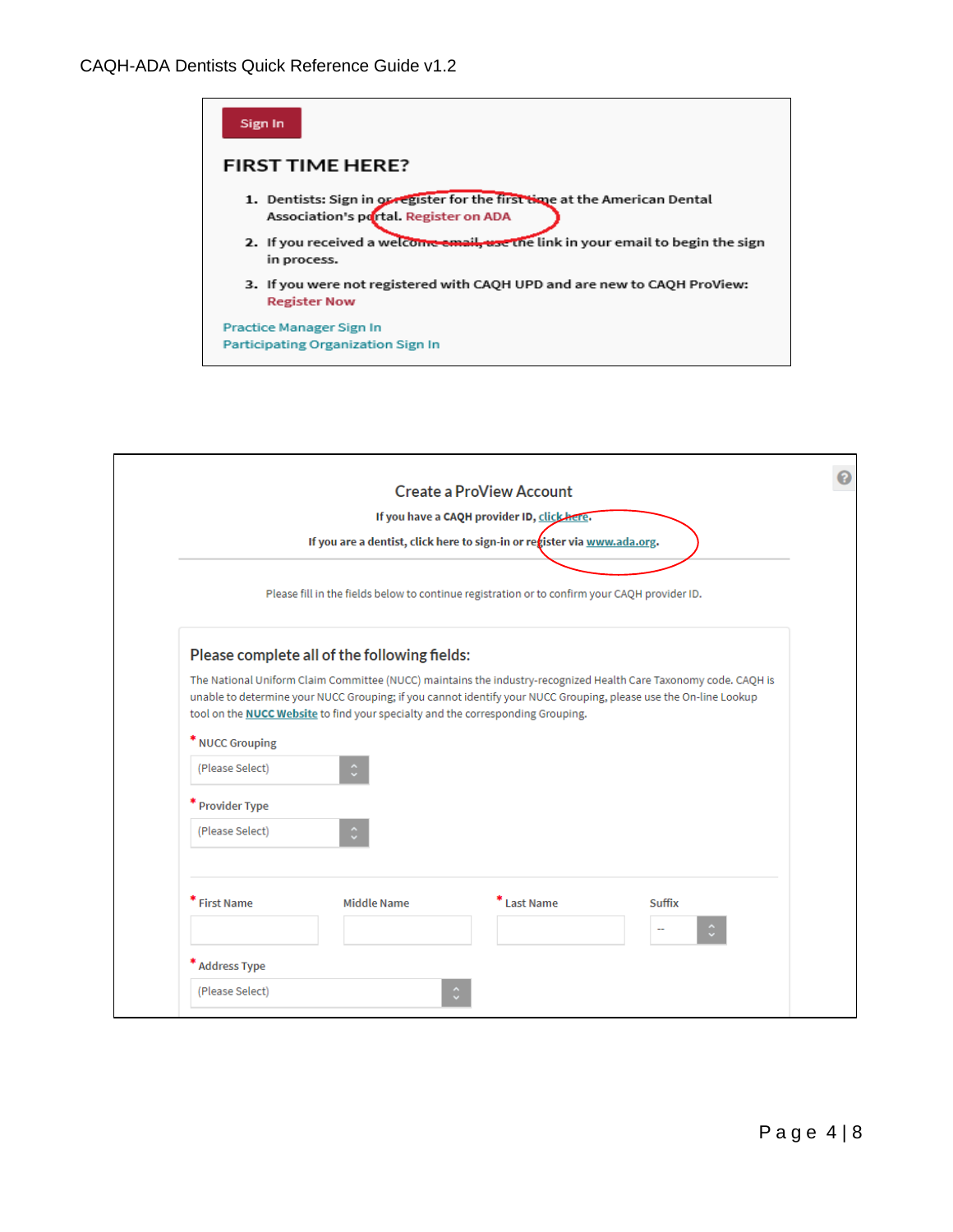3. Once you have successfully logged in to your My ADA profile, the user will see the ADA credentialing service Terms and Conditions.

Click the checkbox to acknowledge that you've read, understood, and agree to the Terms and Conditions.

| ADA.<br>My ADA<br>Education Advocacy     | Search Q<br>Publications<br>Resources                                                                                                                                                                                                                                                                                                                                                                                                                                                                                                                                                                                                                                                                                                                                                                                                                                                                                                                                                 |
|------------------------------------------|---------------------------------------------------------------------------------------------------------------------------------------------------------------------------------------------------------------------------------------------------------------------------------------------------------------------------------------------------------------------------------------------------------------------------------------------------------------------------------------------------------------------------------------------------------------------------------------------------------------------------------------------------------------------------------------------------------------------------------------------------------------------------------------------------------------------------------------------------------------------------------------------------------------------------------------------------------------------------------------|
|                                          | <b>CAQH Credentialing</b>                                                                                                                                                                                                                                                                                                                                                                                                                                                                                                                                                                                                                                                                                                                                                                                                                                                                                                                                                             |
| Dr. Jane Dentist<br>ACA # 475489003      | The ADA credentialing service is an easy-to-use online portal<br>powered by CAQH ProView®. Acknowledge the following terms and<br>conditions to get started. The ADA may transfer some of your<br>information to the CAQH portal to simplify the process.                                                                                                                                                                                                                                                                                                                                                                                                                                                                                                                                                                                                                                                                                                                             |
| <b>AB</b> Member card                    | Effective July 12, 2018                                                                                                                                                                                                                                                                                                                                                                                                                                                                                                                                                                                                                                                                                                                                                                                                                                                                                                                                                               |
| Membership<br>Renew<br>expires (2/31/21) | Protect your username and password. Anyone who has your user name and password can<br>access and change your credentials, so please protect this information.                                                                                                                                                                                                                                                                                                                                                                                                                                                                                                                                                                                                                                                                                                                                                                                                                         |
| 魄<br>Latest                              | Please remember to sign out and close your browser when you are finished.                                                                                                                                                                                                                                                                                                                                                                                                                                                                                                                                                                                                                                                                                                                                                                                                                                                                                                             |
| Ŵ<br>Benefits                            | · You authorize the American Dental Association ("ADA") to transfer information about<br>you to the CAQH ProView® system to use such information in accordance with the                                                                                                                                                                                                                                                                                                                                                                                                                                                                                                                                                                                                                                                                                                                                                                                                               |
| 70<br>CE                                 | Council for Affordable Quality Healthcare, Inc. ("CAQH") applicable terms of use and<br>privacy policy. This information may include, but is not limited to, information such as<br>your name, address, email address and dental school. Such information about you will                                                                                                                                                                                                                                                                                                                                                                                                                                                                                                                                                                                                                                                                                                              |
| Э<br><b>History</b>                      | become part of your data in CAQH ProView®. When you arrive at CAQH ProView®, you<br>may be asked to fill in additional information, such as your Social Security number and                                                                                                                                                                                                                                                                                                                                                                                                                                                                                                                                                                                                                                                                                                                                                                                                           |
| 8<br>Account                             | DEA number, and you may be asked to upload certain documents.<br>. You acknowledge that when you check the "PROCEED" button below, and every                                                                                                                                                                                                                                                                                                                                                                                                                                                                                                                                                                                                                                                                                                                                                                                                                                          |
| <b>Profile</b><br>CAOH Credentialing     | subsequent time you use the ADA website to access CAQH ProView®, you will leave<br>the ADA's website, and you will arrive at CAQH ProView8. The CAQH ProView8 system,                                                                                                                                                                                                                                                                                                                                                                                                                                                                                                                                                                                                                                                                                                                                                                                                                 |
| Password                                 | as well as other CAQH Solutions® and related content are not under the control of the<br>ADA. ADA will not be liable for any acquisition, access, collection, use, transmission or                                                                                                                                                                                                                                                                                                                                                                                                                                                                                                                                                                                                                                                                                                                                                                                                    |
| <b>Dayment</b>                           | disclosure of Your Profile Data by ADA, CAQH or any other third party. For purposes of<br>these Terms and Conditions, "Your Profile Data" shall mean any and all information<br>about you provided by ADA, by you, or any third party to CAQH, including but not                                                                                                                                                                                                                                                                                                                                                                                                                                                                                                                                                                                                                                                                                                                      |
| $\circledcirc$<br>Member Service Center  | limited to your name, Social Security number, National Provider Identifier ("NPI"),<br>home and office addresses, email address, telephone number, practice areas, school<br>names and graduation dates, and date of birth.                                                                                                                                                                                                                                                                                                                                                                                                                                                                                                                                                                                                                                                                                                                                                           |
|                                          | to the ADA) that you designate in CAQH ProView® will be permitted to access Your<br>Profile Data.<br>· To the extent you designate ADA to receive Your Profile Data from CAQH (including its<br>service providers), you acknowledge and agree that the ADA may use Your Profile Data<br>in accordance with ADA's applicable Terms of Use or Privacy Notice, or upon your<br>consent<br>ADA MAKES NO WARRANTY OR REPRESENTATION AND DISCLAIMS ALL<br>RESPONSIBILITY AND LIABILITY FOR: (I) COMPLETENESS, ACCURACY, AVAILABILITY,<br>TIMELINESS, SECURITY OR RELIABILITY OF THE ADA® CREDENTIALING SERVICE,<br>POWERED BY CAQH PROVIEW'S (II) ANY HARM TO YOUR COMPUTER SYSTEM, LOSS<br>OF YOUR PROFILE DATA, OR OTHER HARM THAT RESULTS FROM YOUR ACCESS TO<br>OR USE OF THE ADA® CREDENTIALING SERVICE, POWERED BY CAQH PROVIEW®,<br>ANY RELATED SERVICE, OR ANY OF YOUR PROFILE DATA, AND (III) THE DELETION<br>OF, OR THE FAILURE TO STORE OR TO TRANSMIT ANY OF YOUR PROFILE DATA. |
|                                          | THE ADA DISCLAIMS ALL WARRANTIES & CONDITIONS EXPRESSED OR IMPLIED, OF<br>MERCHANTABILITY, FITNESS FOR A PARTICULAR PURPOSE, OR NON-INFRINGEMENT.<br>ADA IS NOT LIABLE FOR ANY INDIRECT, INCIDENTAL, SPECIAL, CONSEQUENTIAL OR<br>PUNITIVE DAMAGES, OR ANY LOSS OF PROFIT, REVENUE, YOUR PROFILE DATA, OR<br>GOODWILL. IN NO EVENT SHALL THE AGGREGATE LIABILITY OF THE ADA AND ITS<br>AFFILIATES AND SUBSIDIARIES EXCEED THE GREATER OF ONE HUNDRED U.S.<br>DOLLARS (\$100.00) OR THE AMOUNT YOU PAID ADA, IF ANY, IN THE PAST THREE<br>MONTHS FOR ANY SERVICE GIVING RISE TO THE CLAIM.<br>ADA IS NOT LIABLE FOR ANY HARM RESULTING FROM YOUR PROFILE DATA, YOUR                                                                                                                                                                                                                                                                                                                    |
|                                          | CONDUCT, YOUR USE OF THE ADA® CREDENTIALING SERVICE, POWERED BY CAQH<br>PROVIEWS, OR ANY ACQUISITION, ACCCESS OR COLLECTION, USE, TRANSMISSION<br>OR DISCLOSURE OF YOUR PROFILE DATA BY ADA OR ANY THIRD PARTY.                                                                                                                                                                                                                                                                                                                                                                                                                                                                                                                                                                                                                                                                                                                                                                       |
|                                          | . These Terms and Conditions embody the entire understanding between the ADA and<br>you, pertaining to the subject matter contained herein; and supersedes any and all<br>prior negotiations, correspondence, understandings, or agreements between ADA and<br>you regarding the subject matter herein.                                                                                                                                                                                                                                                                                                                                                                                                                                                                                                                                                                                                                                                                               |
|                                          | - ADA may revise these Terms and Conditions from time to time. Any changes will be<br>effective immediately upon posting the revised terms and conditions within this sign-<br>in.                                                                                                                                                                                                                                                                                                                                                                                                                                                                                                                                                                                                                                                                                                                                                                                                    |
|                                          | Click here to acknowledge you've read, understood<br>and agree to the Terms and Conditions.                                                                                                                                                                                                                                                                                                                                                                                                                                                                                                                                                                                                                                                                                                                                                                                                                                                                                           |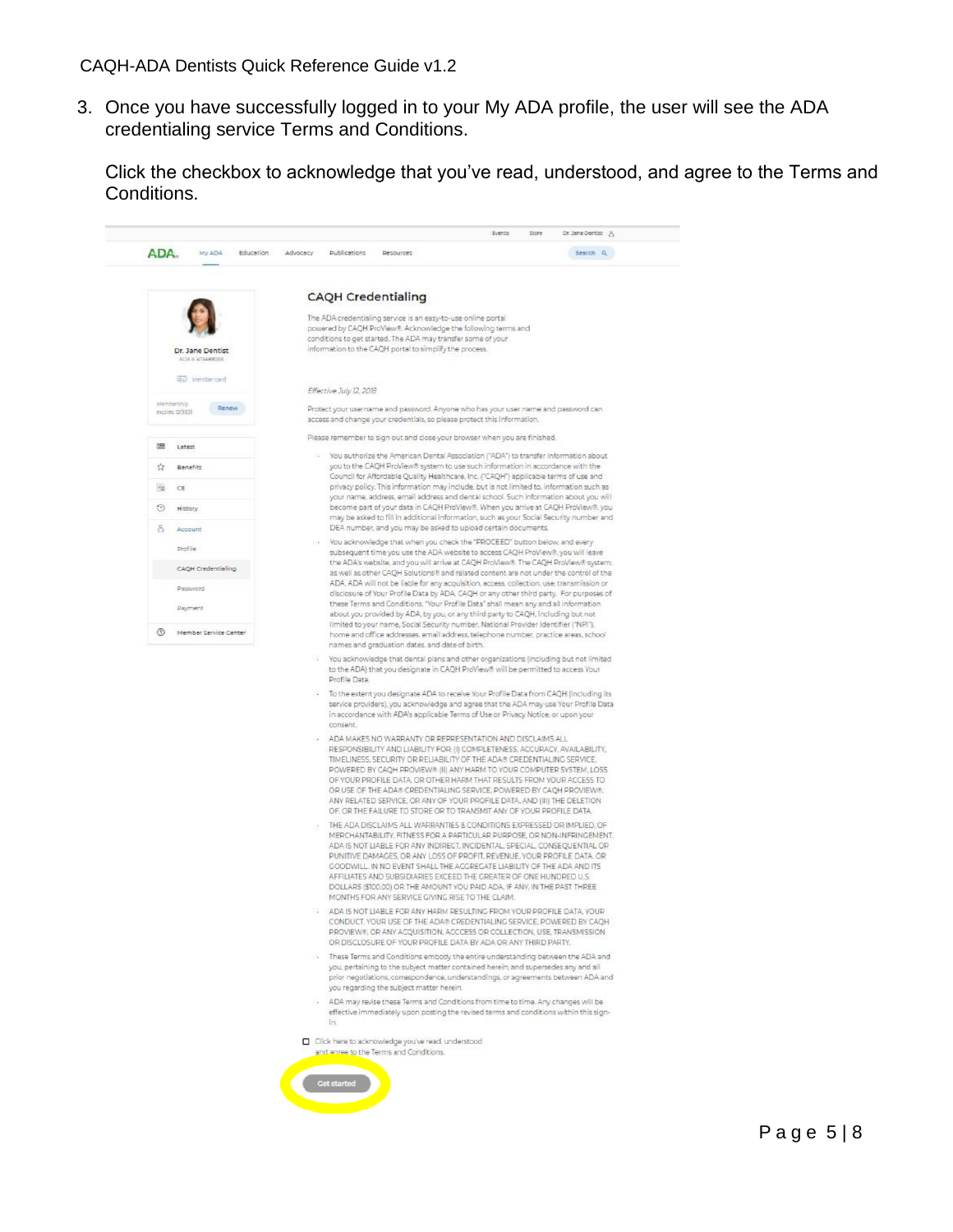4. The CAQH ProView landing page will be displayed. Click the **Get Started** button.



5. You will be directed to the Personal Information page. Please note that for new users, select information that you entered in your My ADA page may be transferred to your CAQH ProView profile. You do not have to re-enter this information but please be sure to confirm that it is still correct and if not, please update as needed.

You must complete all required information fields, upload all required supporting documents and review all of your information to make sure everything is correct before completing your profile. You must also authorize the organizations you choose to receive your data. The ADA and CAQH both recommend all dentists choose the "global" setting to increase administrative efficiency. Once the data entry is complete for the profile, you must attest to your information.

| G<br>O<br>Save                                         |                                                                                                                                                                                                                                       |
|--------------------------------------------------------|---------------------------------------------------------------------------------------------------------------------------------------------------------------------------------------------------------------------------------------|
| ۰<br><b>PERSONAL INFORMATION</b>                       | <b>PERSONAL INFORMATION</b><br>$\rightleftarrows$ Import                                                                                                                                                                              |
| <b>Profile Setup</b>                                   |                                                                                                                                                                                                                                       |
| <b>Names</b>                                           | * Required fields are indicated with a red asterisk. All other fields are optional.                                                                                                                                                   |
| <b>Address</b>                                         |                                                                                                                                                                                                                                       |
| <b>Contact Info</b>                                    | <b>Profile Setup</b>                                                                                                                                                                                                                  |
| <b>Personal Identification</b><br><b>Numbers</b>       | Please confirm your NUCC Grouping, Provider Type, Practice Setting, and Practice State so that your CAQH ProView<br>profile can be customized for your situation. The answers you provide will determine which fields display and are |
| <b>Demographics</b>                                    | required.                                                                                                                                                                                                                             |
| <b>Work Permits and Visas</b>                          |                                                                                                                                                                                                                                       |
| Languages                                              | * NUCC Grouping 0                                                                                                                                                                                                                     |
| <b>PROFESSIONAL IDS</b><br>Θ                           | <b>Dental Providers</b>                                                                                                                                                                                                               |
| <b>EDUCATION &amp;</b><br><b>PROFESSIONAL TRAINING</b> | * Provider Type                                                                                                                                                                                                                       |
| <b>SPECIALTIES</b><br>o                                | <b>Doctor of Dental Surgery (DDS)</b>                                                                                                                                                                                                 |
| <b>PRACTICE LOCATIONS</b>                              | * Practice Setting <b>O</b>                                                                                                                                                                                                           |
| <b>HOSPITAL AFFILIATIONS</b>                           | Inpatient/Outpatient or Outpatient Only                                                                                                                                                                                               |
| <b>CREDENTIALING</b><br>CONTACTO                       |                                                                                                                                                                                                                                       |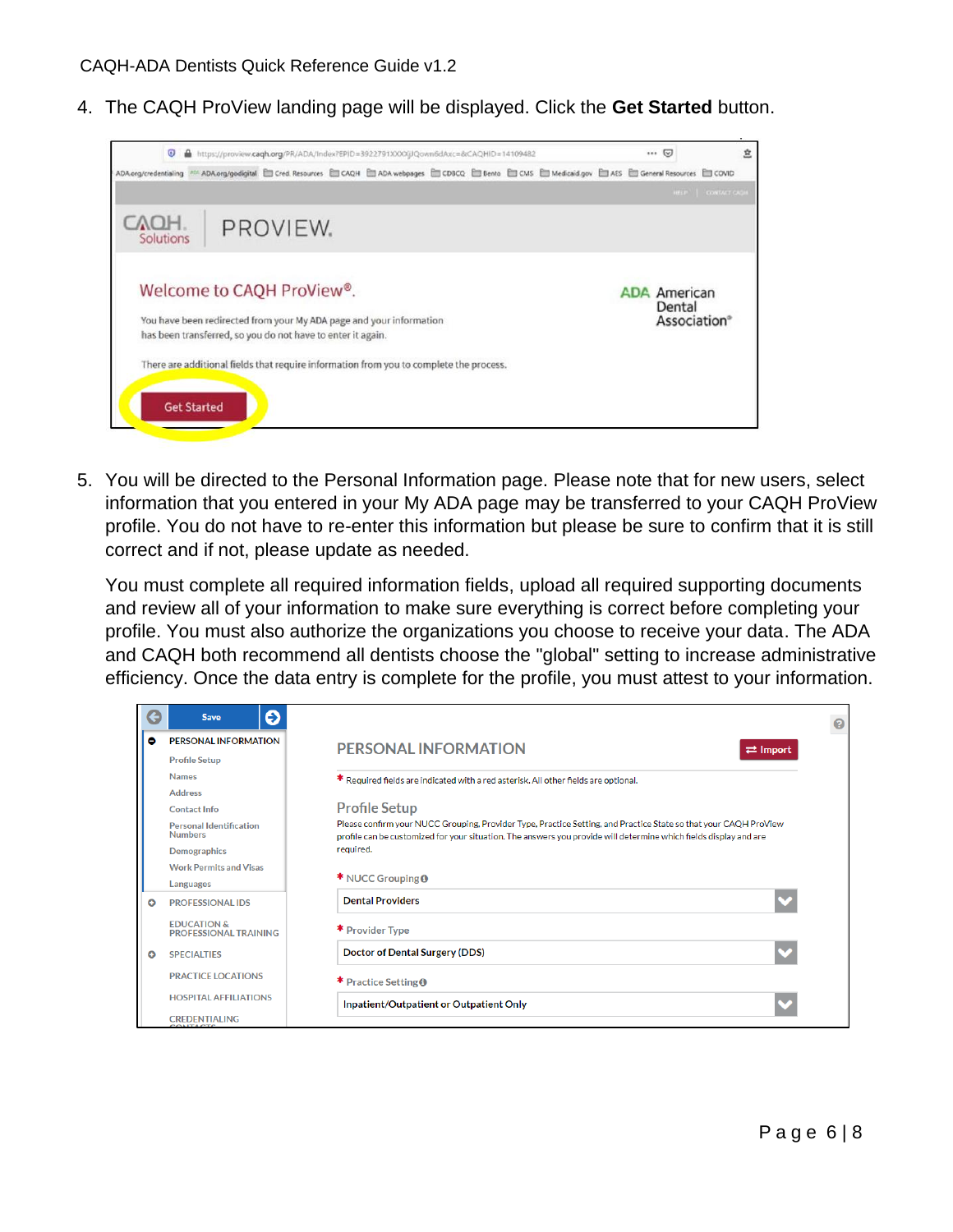#### **Notes:**

- Any U.S. licensed dentist can use the ADA credentialing service, free of charge, regardless of their ADA membership status. Visit **[ADA.org/godigital](https://ebusiness.ada.org/login/loginCAQH.aspx?PO3ORGAPICODE=CAQHPRW89798928&utm_source=adaorg&utm_medium=vanityurl-godigital)** to start the process. Having trouble logging in or have other questions? Please contact the ADA Member Service Center at 800.621.8099 Monday – Friday 8:30am – 5:00pm or via email at [msc@ada.org.](mailto:msc@ada.org)
- For questions regarding your CAQH ProView profile, you may contact the CAQH ProView Help Desk at 888.599.1771.
- You may also refer to the CAQH Provider User Guide found on the CAQH ProView log-in page or you may click this [link](https://www.caqh.org/sites/default/files/solutions/proview/guide/provider-user-guide.pdf) to access the reference document.